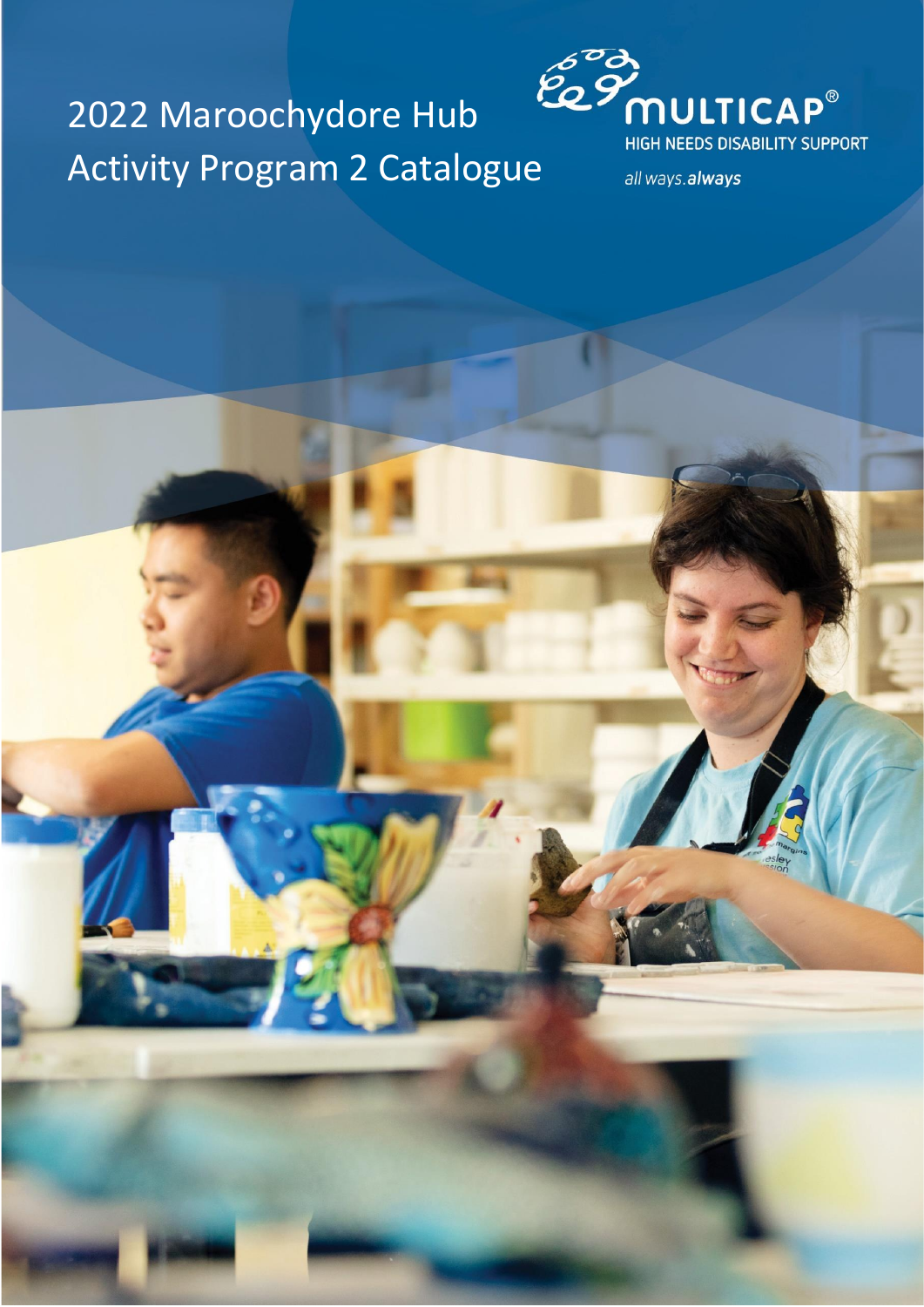# 2022 Maroochydore Hub Activity Program 2 Catalogue

Welcome to our Hub Activity Program! We are pleased to have you join us for activities at the Maroochydore Hub, and we hope you enjoy what we have in store.

Our 12-week Hub programs are designed to offer you structure and consistency, with a focus on outcomes. When making your activity selections, you will be signing up and committing to a complete 12-week program for each day you attend the Hub.

This allows you to fully develop your skills, more opportunity to see progress and reach your goals, and have a sense of completion at the end of the 12-week program. It also helps you develop stronger connections with other customers and gain more substantial outcomes than one-off activities.

At the end of each program, you have a chance to demonstrate your new skills with two showcase weeks in July and December. The showcase weeks give you the opportunity to do a one-off activity that displays your new skills or goal achievements.

#### **How it works**

• For each day you attend the Hub, choose one activity for the morning and one activity for the afternoon, or a full day activity where available.

As you are committing to that specific activity for 12 weeks (i.e., Sailing every Monday, cooking every Tuesday morning and games every Tuesday afternoon), please make sure the activities you choose are ones that align well with your NDIS goals, or are activities you are passionate about.

- Tick the program you wish to be registered into as outlined below and either phone or email through your choices to Camae Colnan by Wednesday 4<sup>th</sup> March 2022.
- Program allocation is based on first-come, firstserved; so, make sure you get your selections in fast! If you need help to complete the form, please call us on 0437114020.
- **Day Structure** Start of **Morning** Day Program **All Dav** Lunch Program Afternoon End Program  $\alpha$ f Day

MULTIC

all ways.always

HIGH NEEDS DISABILITY SUPPORT

- A confirmation letter will be sent to you with the activities you are participating in.
- If your chosen activity is at capacity, we will phone you and see if you would like to be placed in an alternative activity or increase your level of support to be able to participate. We are unable to permit changes to your activity program once confirmed due to group-based scheduling. If you do not wish to participate in an activity you have selected, please contact Camae Colnan (Service Manager) to discuss alternative options.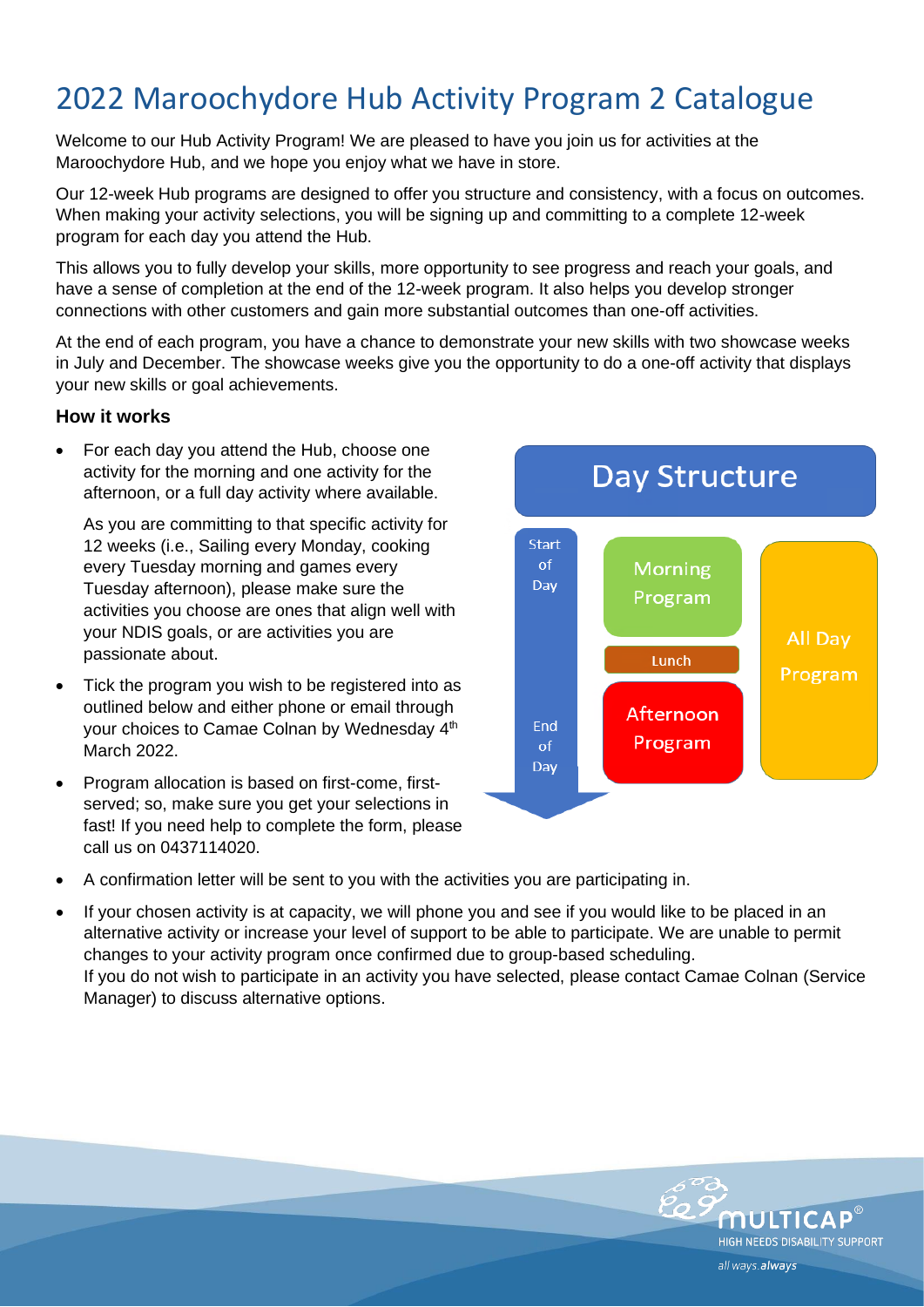# Monday Activities

| Morning – Choose One |                                                                                                                                                                                                                                                                                                        |                                                             | chosen   |
|----------------------|--------------------------------------------------------------------------------------------------------------------------------------------------------------------------------------------------------------------------------------------------------------------------------------------------------|-------------------------------------------------------------|----------|
|                      |                                                                                                                                                                                                                                                                                                        |                                                             | activity |
|                      | <b>Walking Group</b>                                                                                                                                                                                                                                                                                   |                                                             |          |
|                      | <b>Beach/Park Walk</b>                                                                                                                                                                                                                                                                                 |                                                             |          |
|                      | Members can choose to walk along the local beach<br>footpaths and soak up the sun and salty air, or enjoy<br>a nature walk in amongst the forest and trees                                                                                                                                             | No cost                                                     |          |
|                      | <b>Our Sensory Space</b>                                                                                                                                                                                                                                                                               |                                                             |          |
|                      | Members can enjoy visiting a sensory gym, activity<br>centre and calming room all in one! Our Sensory<br>Space offers many stimulating activities for people to<br>engage in such as liquid tiles, lightboard, interactive<br>screen, specialised swings, ball pit and sensory<br>board and much more! | \$10 <sub>per</sub><br>session<br>10x<br>session<br>package |          |
|                      | Engaging in the World Around Me                                                                                                                                                                                                                                                                        |                                                             |          |
|                      | <b>People and Events</b>                                                                                                                                                                                                                                                                               |                                                             |          |
|                      | (ASDAN)                                                                                                                                                                                                                                                                                                |                                                             |          |
|                      | Going out for a meal, attending community events<br>and activities, and meeting new people are all part of<br>the range of fun experiences that members can take<br>part in. Members will also receive an ASDAN<br>certificate of completion at the end of the program.                                | \$10<br>One off<br>fee                                      |          |

#### **AND**

| Afternoon – Choose One |                                                                                                                                                                                                                                                                             |         |                    |
|------------------------|-----------------------------------------------------------------------------------------------------------------------------------------------------------------------------------------------------------------------------------------------------------------------------|---------|--------------------|
|                        |                                                                                                                                                                                                                                                                             |         | chosen<br>activity |
|                        | <b>Tenpin Bowling</b><br>Alexandra Headland<br>STRIKE! SPARE! Knock those pins down and enjoy<br>an hour of fun at the Suncity Tenpin Bowling Centre                                                                                                                        | \$6.50  |                    |
|                        | Puzzlemania<br>Members can engage in different educational<br>activities which focus on numbers, letters, learning<br>basic counting skills and stacking of items, as well as<br>puzzles. Members are encouraged to bring in items<br>or devices which may suit their needs | No cost |                    |

MULTICAP® HIGH NEEDS DISABILITY SUPPORT

 $925$ 

all ways.always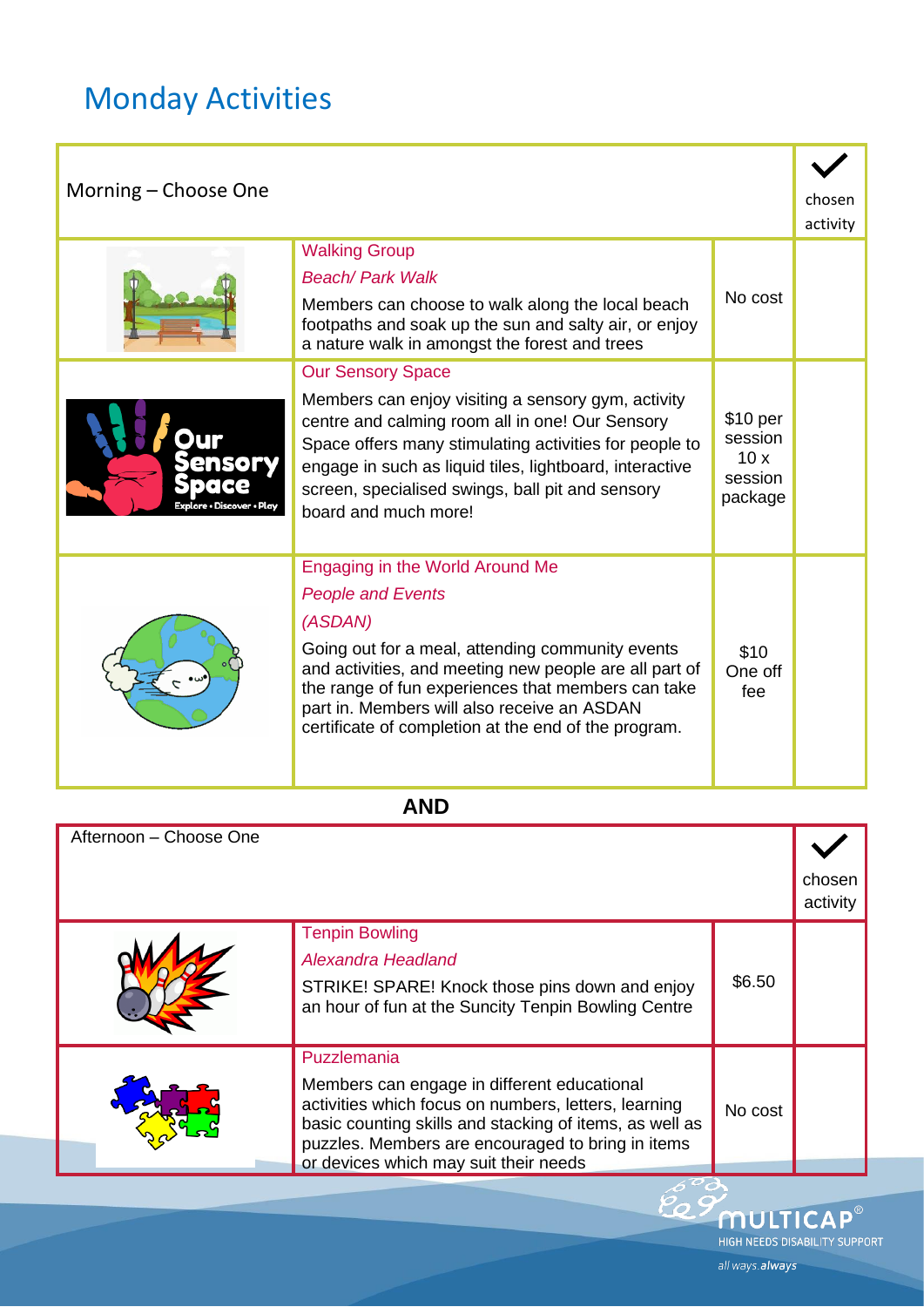

## MOVIE APPRECIATION

#### *Hub Based*

Members can enjoy an in-home movie experience at the Hub with a range of movies to choose from each week

## **OR – choose one All Day activity below**

| All Day - Choose One |                                                                                                                                                                                                                                            |             |                    |
|----------------------|--------------------------------------------------------------------------------------------------------------------------------------------------------------------------------------------------------------------------------------------|-------------|--------------------|
|                      |                                                                                                                                                                                                                                            |             | chosen<br>activity |
|                      | <b>Animal Mania!</b>                                                                                                                                                                                                                       |             |                    |
|                      | Zoo/Sea Life Excursion                                                                                                                                                                                                                     | Annual      |                    |
|                      | Members can alternate each week and choose to                                                                                                                                                                                              | <b>Pass</b> |                    |
|                      | visit their local Zoo, Sanctuary or Aquarium. Enjoy                                                                                                                                                                                        | or          |                    |
|                      | a fun filled daily excursion of animal appreciation<br>and education.                                                                                                                                                                      | TBD.        |                    |
|                      | <b>Art Appreciation</b>                                                                                                                                                                                                                    |             |                    |
|                      | Members can travel to different Art Galleries<br>located all over the Sunshine Coast and admire the<br>creations of local artists - explore different art<br>techniques, learn the stories behind each creation<br>and enjoy a bite to eat | No.<br>cost |                    |
|                      | **Bring or buy morning tea/lunch**                                                                                                                                                                                                         |             |                    |

# Tuesday Activities

| Morning – Choose One |                                                                                                                                                                                                                                                                                          | chosen<br>activity |  |
|----------------------|------------------------------------------------------------------------------------------------------------------------------------------------------------------------------------------------------------------------------------------------------------------------------------------|--------------------|--|
|                      | <b>Skate Stars</b><br>Skate, Grind, kickflip, Ollie!<br>Members can enjoy learning to skateboard at Alley Oop<br>Indoor Skate Park (Birtynia).<br>*Hoists are available to support skaters who require<br>assistance out of their wheelchairs or for require assistance<br>on their feet | \$17.50            |  |

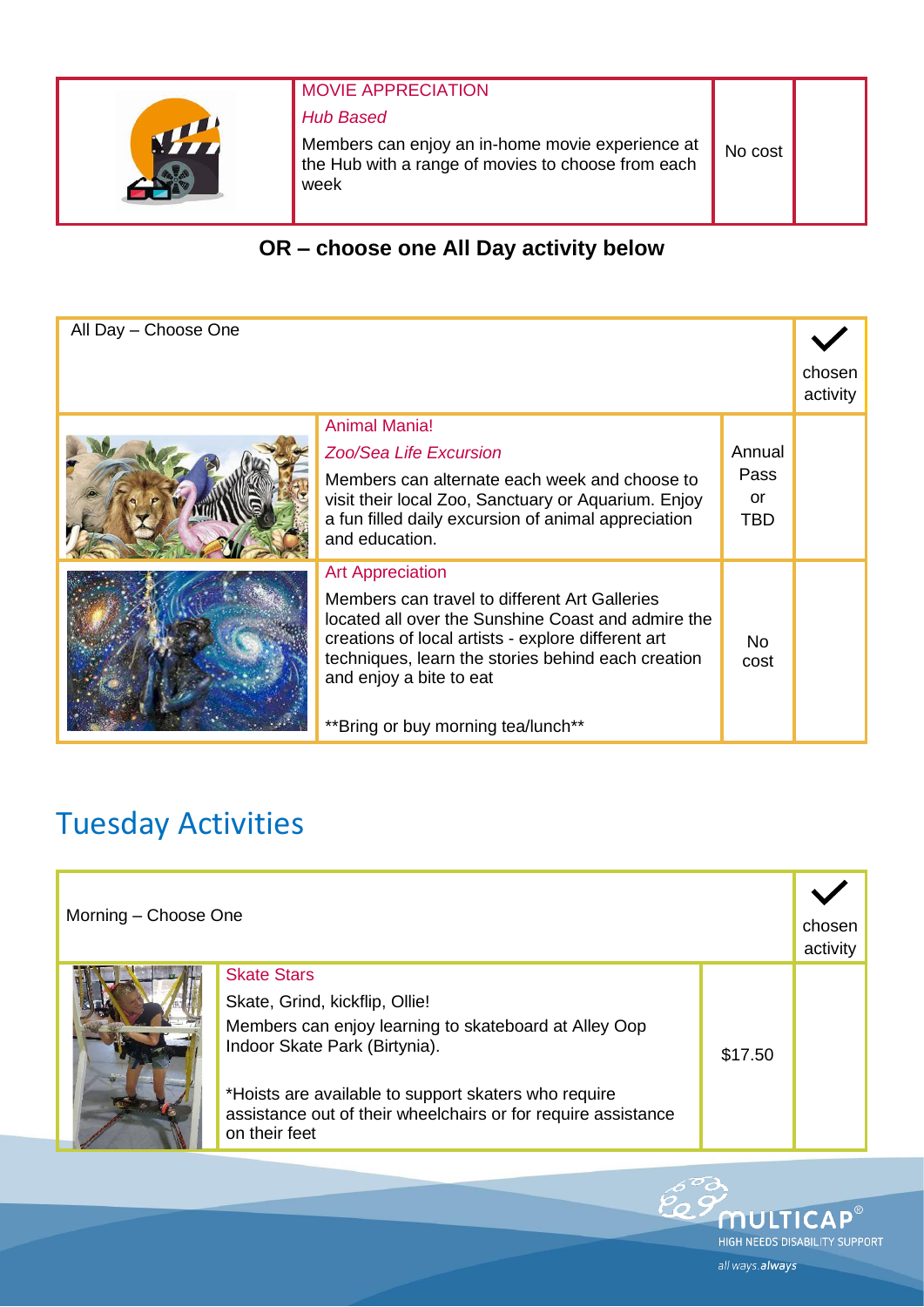| <b>Book Worms</b><br><b>Library Visit</b><br>Members can travel to the local library where they are able to<br>read and explore the wonders of the world. Members of the<br>library can borrow any library book they please, take it home,<br>to the park or back to the hub to read, and return it the<br>following week. | No cost                                   |  |
|----------------------------------------------------------------------------------------------------------------------------------------------------------------------------------------------------------------------------------------------------------------------------------------------------------------------------|-------------------------------------------|--|
| Physiotherapy (Gym)<br><b>Enhanced Living</b><br>Members are supported to access their local Gym and<br>participate in a physiotherapy and/or massage program                                                                                                                                                              | Cost TBD<br>Contact<br>Enhanced<br>Living |  |

### **AND**

| Afternoon - Choose One |                                                                                                                                                                                                                                                                                                                                                                                                                                                                           |                                               |                    |
|------------------------|---------------------------------------------------------------------------------------------------------------------------------------------------------------------------------------------------------------------------------------------------------------------------------------------------------------------------------------------------------------------------------------------------------------------------------------------------------------------------|-----------------------------------------------|--------------------|
|                        |                                                                                                                                                                                                                                                                                                                                                                                                                                                                           |                                               | chosen<br>activity |
|                        | <b>Maroochydore RSL</b>                                                                                                                                                                                                                                                                                                                                                                                                                                                   |                                               |                    |
|                        | <b>Shake, Rattle and Roll!</b>                                                                                                                                                                                                                                                                                                                                                                                                                                            |                                               |                    |
|                        | Members can watch live entertainment at the local RSL<br>Club, become a member and enjoy discounts on food and<br>beverages. Members can have a boogie on the dance floor,<br>enjoy the lights and sounds whilst eating a delicious lunch.<br>Money to purchase lunch / beverage<br>The Maroochydore RSL have asked that all participants<br>purchase either food or a drink whilst inside the premises<br>and have stated that no food cannot be brought in from<br>home | Cost of<br><b>lunch</b><br>And/or<br>beverage |                    |
|                        | <b>Daily Living Skills</b>                                                                                                                                                                                                                                                                                                                                                                                                                                                |                                               |                    |
|                        | Members can learn basic daily life skills – personal care,<br>cleaning, washing, sorting, packing, folding, vacuuming and<br>general tidying up of living spaces                                                                                                                                                                                                                                                                                                          | No cost                                       |                    |
|                        | <b>Creations - Basic Art</b><br>Members can learn basic cutting, colouring, gluing, painting,<br>drawing and designing completed scrapbook to showcase<br>at the end of the program.                                                                                                                                                                                                                                                                                      | No cost                                       |                    |

## **OR – choose one All Day activity below**

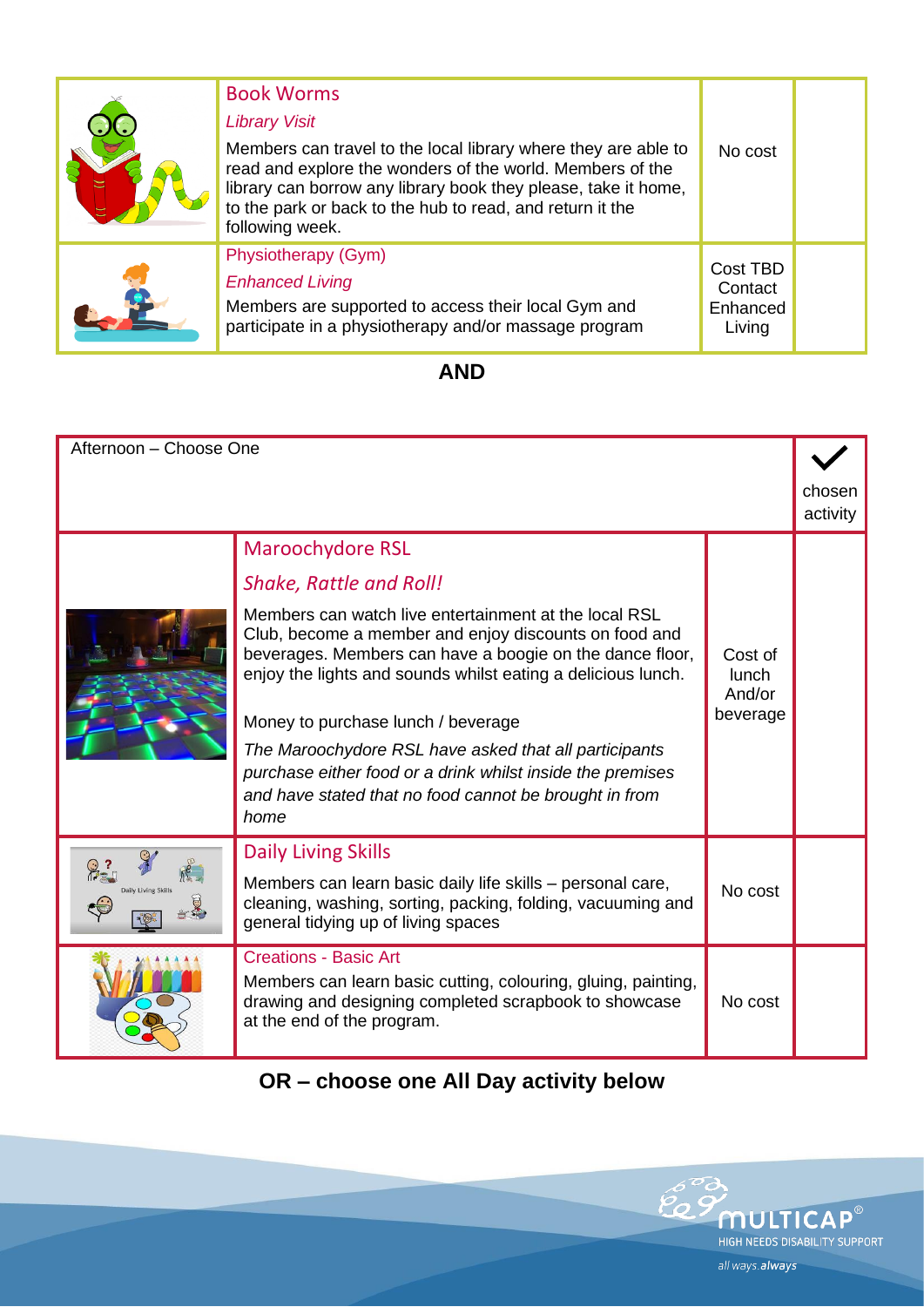| All Day - Choose One |                                                                                                                                                                                                                                                                                                |      |                    |
|----------------------|------------------------------------------------------------------------------------------------------------------------------------------------------------------------------------------------------------------------------------------------------------------------------------------------|------|--------------------|
|                      |                                                                                                                                                                                                                                                                                                |      | chosen<br>activity |
|                      | <b>Mixed Media Arts</b><br>Members will visit their local Shopping Centre to purchase items                                                                                                                                                                                                    |      |                    |
|                      | for their art piece (10 x art themes in total). Items will be brought<br>back to the hub where members will be supported to create their<br>pieces to take home                                                                                                                                | \$12 |                    |
|                      | <b>Get Snapping! Photography</b>                                                                                                                                                                                                                                                               |      |                    |
|                      | (ASDAN)                                                                                                                                                                                                                                                                                        |      |                    |
|                      | Members will travel around different locations and learn the art of<br>capturing the perfect photo. At the end of 12 weeks, members<br>can showcase their photos and take their photo book home.<br>Members will also receive an ASDAN certificate of completion at<br>the end of the program. | \$10 |                    |
|                      |                                                                                                                                                                                                                                                                                                |      |                    |

# Wednesday Activities

| Morning - Choose One |                                                                                                                                                                                                                                                                                                                  | chosen<br>activity                        |  |
|----------------------|------------------------------------------------------------------------------------------------------------------------------------------------------------------------------------------------------------------------------------------------------------------------------------------------------------------|-------------------------------------------|--|
|                      | <b>Just Keep Swimming!</b><br><b>Cotton Tree Pool 2:1</b><br>Members can enjoy a swim at their local pool and will work<br>towards improving balance, coordination, and the<br>development of gross motor skills                                                                                                 | \$5.50                                    |  |
|                      | <b>Tactile Creations</b><br>Members can create their own sensory activities and<br>engage in a range of different tactile experiences such as<br>gak, goo, slime, rice, water designs. Members are<br>encouraged to bring in any items or devices they have at<br>home which can assist them in their creations. | No cost                                   |  |
|                      | <b>Hydrotherapy</b><br><b>Enhanced Living</b><br>Members are supported to access their local Gym and<br>participate in a Hydrotherapy program                                                                                                                                                                    | Cost TBD<br>Contact<br>Enhanced<br>Living |  |

**AND**

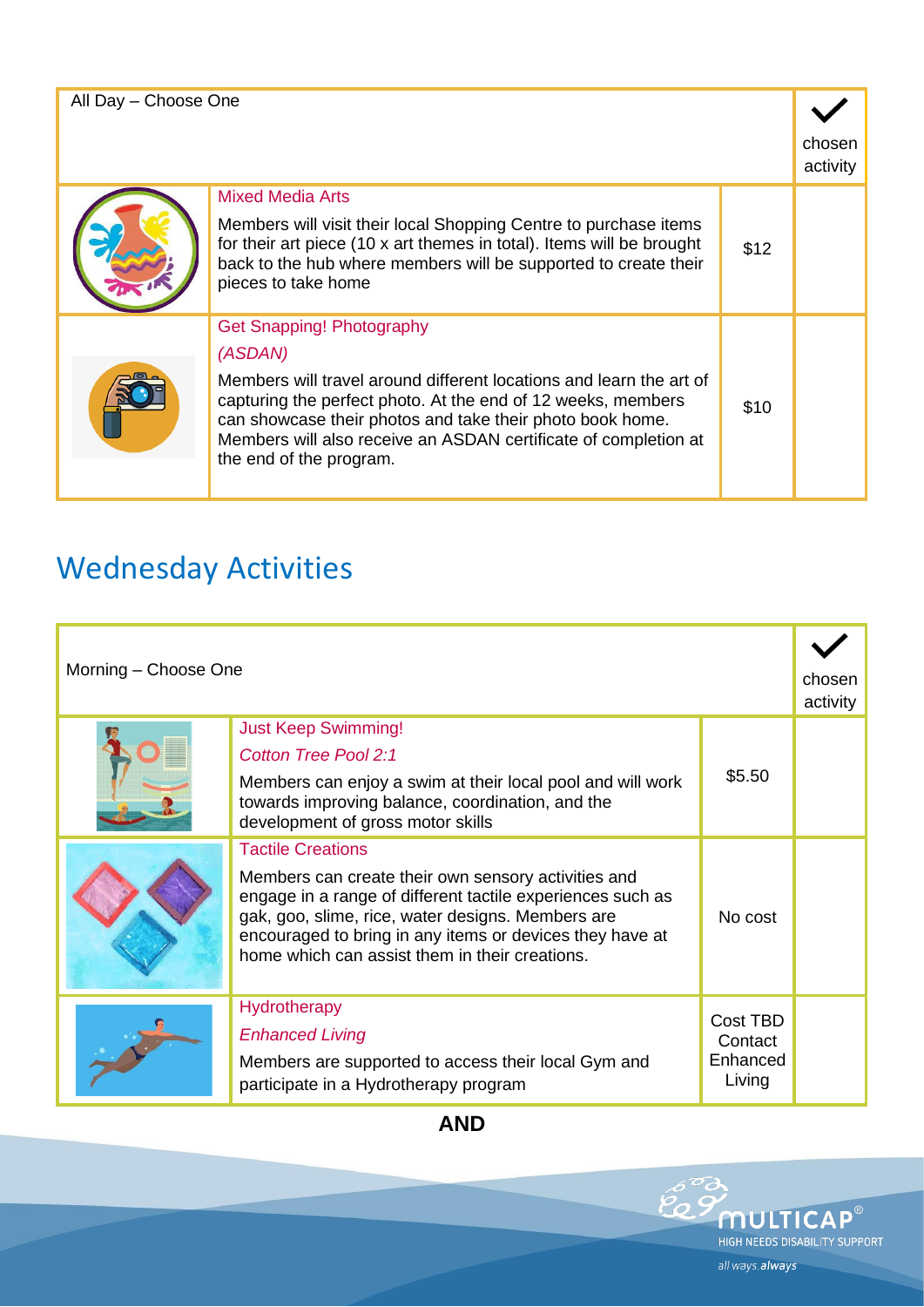| Afternoon - Choose One |  |  |
|------------------------|--|--|
|------------------------|--|--|

| chosen |  |
|--------|--|

| activity |  |
|----------|--|
|          |  |

|                |                                                                                                                                                                                                                                                                                                                                                                                                                                                                   |                        | avuvity |
|----------------|-------------------------------------------------------------------------------------------------------------------------------------------------------------------------------------------------------------------------------------------------------------------------------------------------------------------------------------------------------------------------------------------------------------------------------------------------------------------|------------------------|---------|
|                | POP UP SENSORY<br>Participate in our new Hub based pop-up sensory<br>experience, which offer a range of sensory and tactile<br>activities. Members can enjoy a wonderous atmosphere of<br>colours, lights, scents, sounds, and textures. Pop Up<br>Sensory features a busy board, interactive screen<br>technology, piano mat, galaxy projector, LED lights,<br>humidifier with essential oils and meditative music to help<br>our members feel calm and relaxed. | No.<br>cost            |         |
| <b>OOKBOOK</b> | Cooking/Shopping<br>(ASDAN)<br>Become more independent in the kitchen. Learn the skills of<br>cutting, slicing, grating, grilling, frying, and baking. Members<br>get a cookbook to follow and when they have completed the<br>program, they will receive a certificate of completion.                                                                                                                                                                            | \$10<br>One<br>off fee |         |
|                | Picnic by the River/Park<br>Members can enjoy catching up with other members of<br>Multicap at their local picnic spots by the beach/river.<br>**Bring sausages/meat/salad or buy ingredients for lunch**                                                                                                                                                                                                                                                         | No.<br>cost            |         |

## **OR – choose one All Day activity below**

|             | chosen<br>activity                   |
|-------------|--------------------------------------|
|             |                                      |
| No.<br>cost |                                      |
|             |                                      |
|             |                                      |
|             |                                      |
| \$14.50     |                                      |
|             |                                      |
|             |                                      |
|             | <b>HIGH NEEDS DISABILITY SUPPORT</b> |
|             |                                      |

all ways.always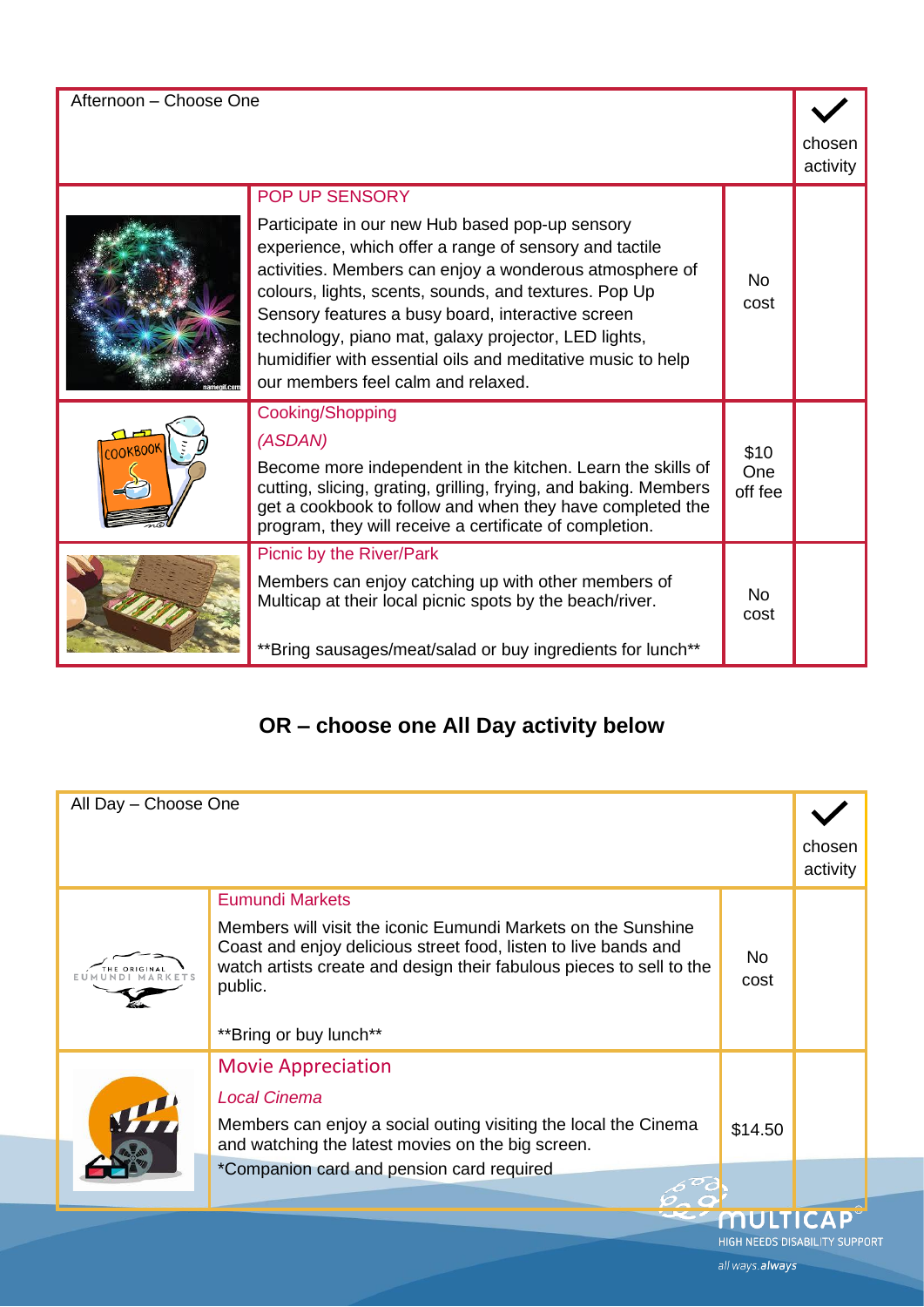# Thursday Activities

| Morning - Choose One |                                                                                                                                                                                                                  |                                           | chosen<br>activity |
|----------------------|------------------------------------------------------------------------------------------------------------------------------------------------------------------------------------------------------------------|-------------------------------------------|--------------------|
|                      | <b>Walking Group</b><br>Beach/ Park Walk<br>Members may choose to walk along the<br>Mooloolaba/Maroochydore beach footpaths and soak up the<br>sun and salty air                                                 | No cost                                   |                    |
|                      | <b>Just Keep Swimming!</b><br><b>Cotton Tree Pool 2:1</b><br>Members can enjoy a swim at their local pool and will work<br>towards improving balance, coordination, and the<br>development of gross motor skills | \$5                                       |                    |
|                      | Physiotherapy (Gym)<br><b>Enhanced Living</b><br>Members are supported to access their local Gym and<br>participate in a physiotherapy and/or massage program                                                    | Cost TBD<br>Contact<br>Enhanced<br>Living |                    |

### **AND**

| Afternoon - Choose One |                                                                                                                                                                                                                                                             |         |                    |
|------------------------|-------------------------------------------------------------------------------------------------------------------------------------------------------------------------------------------------------------------------------------------------------------|---------|--------------------|
|                        |                                                                                                                                                                                                                                                             |         | chosen<br>activity |
| ZVN                    | Zumba!<br>Enjoy a morning of movement with Zumba! This is fun,<br>fitness-based Hub activity that members can<br>participate in either seated or standing. Start with<br>beginner's level Zumba and work your way up the<br>ladder over a 12 weeks program. | No cost |                    |

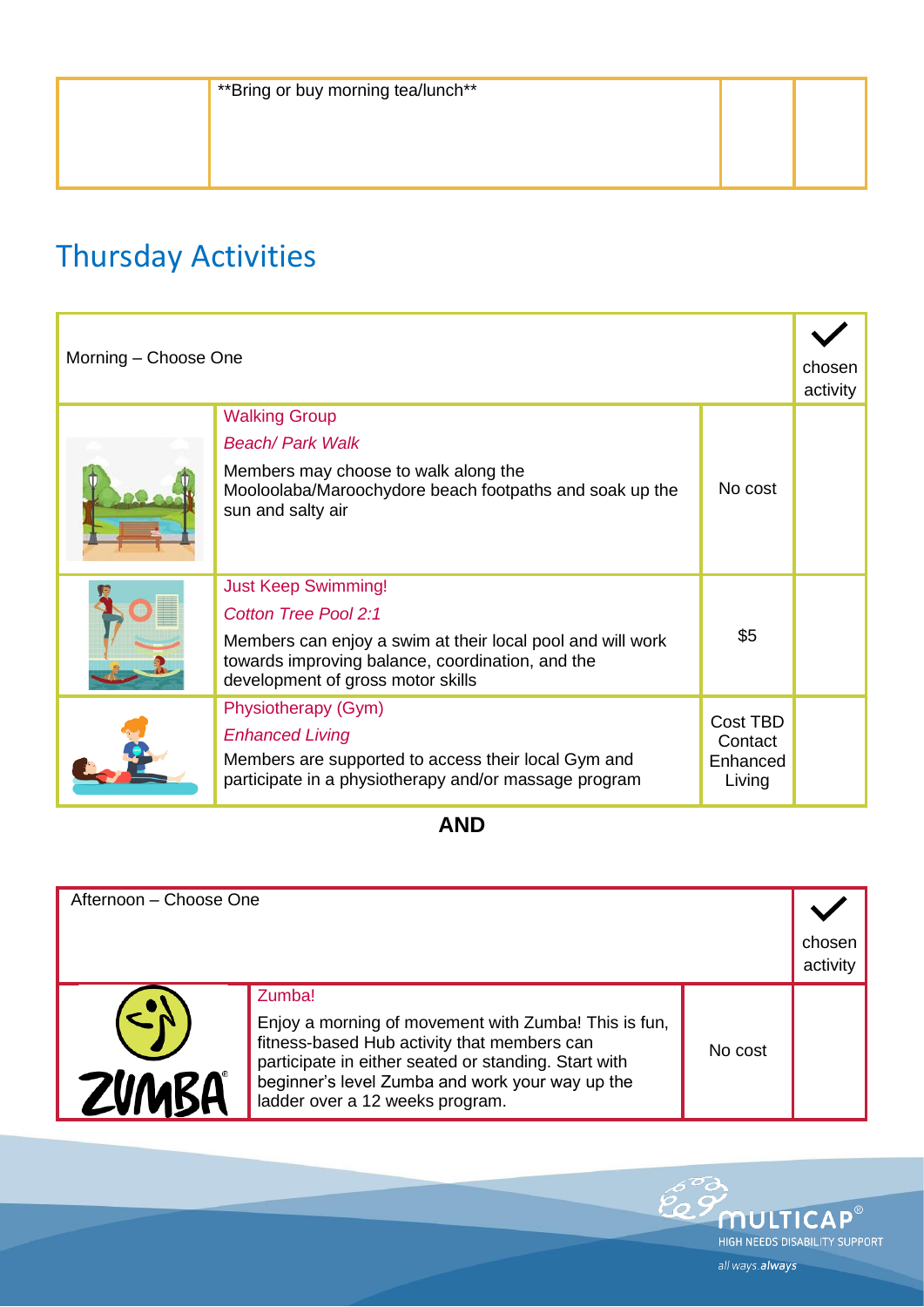| Scrapbooking<br>Members can create a scrap book to decorate, and<br>each week can include photos of the activities they<br>participated in. Members will have their final book to<br>take home at the end of the program. | No cost                                   |  |
|---------------------------------------------------------------------------------------------------------------------------------------------------------------------------------------------------------------------------|-------------------------------------------|--|
| Hydrotherapy<br><b>Enhanced Living</b><br>Members are supported to access their local Gym and<br>participate in a Hydrotherapy program                                                                                    | Cost TBD<br>Contact<br>Enhanced<br>Living |  |

## **OR – choose one All Day activity below**

| All Day - Choose One |                                                                                                                                                                            |             |                    |
|----------------------|----------------------------------------------------------------------------------------------------------------------------------------------------------------------------|-------------|--------------------|
|                      |                                                                                                                                                                            |             | chosen<br>activity |
|                      |                                                                                                                                                                            |             |                    |
|                      | Men's Shed                                                                                                                                                                 |             |                    |
|                      | Yandina                                                                                                                                                                    |             |                    |
|                      | Members will be supported to join in with other local craftsmen<br>and learn basic skills for using tools and materials to create<br>stylish wooden and metal masterpieces | \$5         |                    |
|                      | \$40 Initial Fee                                                                                                                                                           |             |                    |
|                      | **Bring or buy lunch**                                                                                                                                                     |             |                    |
|                      | <b>Basic Administration Skills</b>                                                                                                                                         |             |                    |
|                      | Members can learn basic administrative skills such as answering<br>phones, typing text messages and emails, shredding<br>documents, laminating and printing/copying        | No.<br>cost |                    |

## Friday Activities

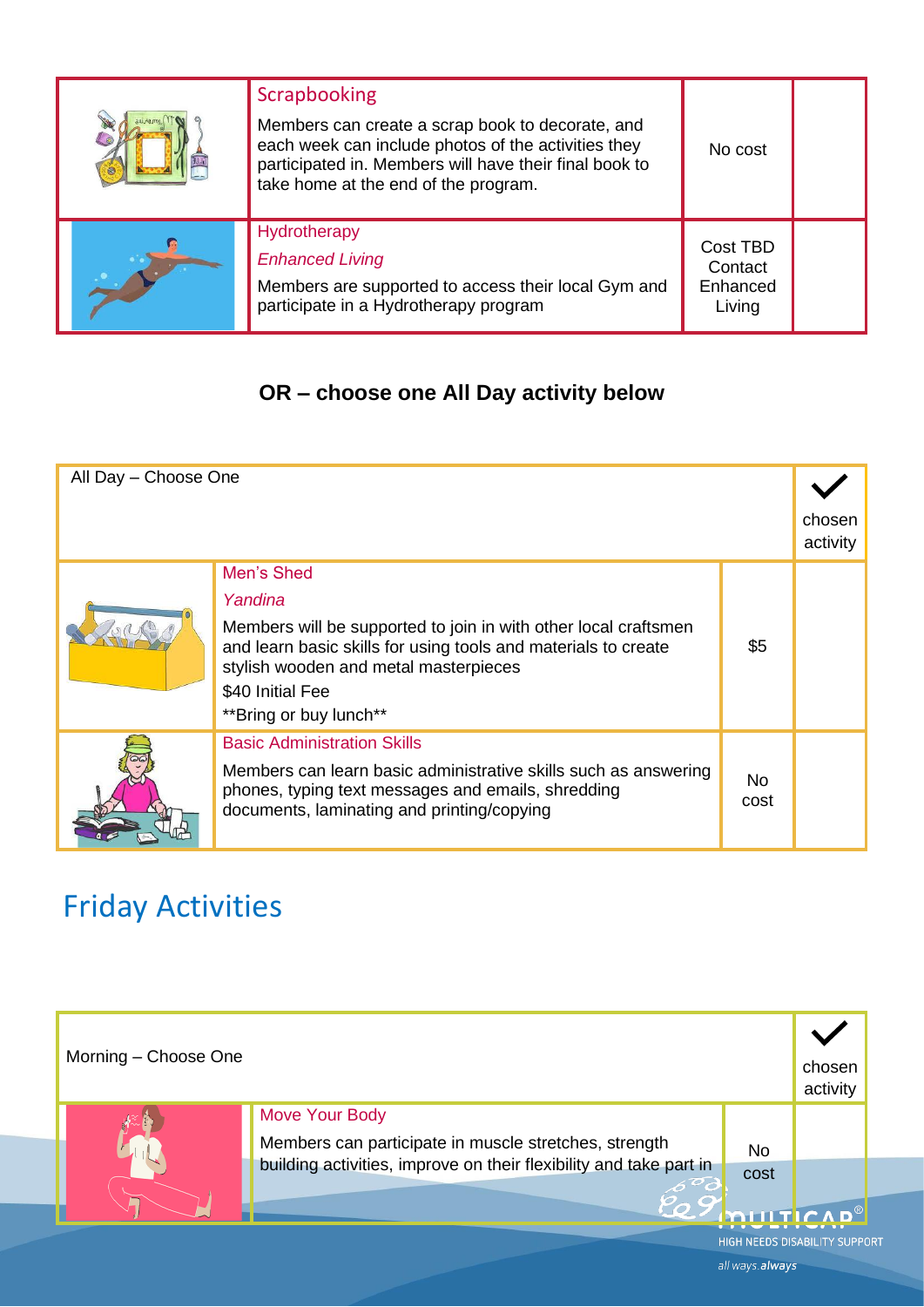| basic exercise regimes including basic yoga movements<br>and breathing techniques.<br>The Nintendo Wii is also on offer for those who wish to 'get<br>active' and play Wii Sport                                |             |  |
|-----------------------------------------------------------------------------------------------------------------------------------------------------------------------------------------------------------------|-------------|--|
| <b>Garden Appreciation</b><br>Members can learn the basics of growing their own garden,<br>from the germinating stage to full bloom.<br>Planting flowers and herbs and tending to their growth<br>needs         | No.<br>cost |  |
| <b>Sailability</b><br>Mooloolaba<br>Members will be supported to engage in the sport of sailing,<br>cruising along the ocean in a friendly, fun and safe<br>environment.<br>** Life jacket and sling provided** | \$10        |  |

#### **AND**

| Afternoon - Choose One |                                                                                                                                                                                                                                                                                                                                                   |             |                    |
|------------------------|---------------------------------------------------------------------------------------------------------------------------------------------------------------------------------------------------------------------------------------------------------------------------------------------------------------------------------------------------|-------------|--------------------|
|                        |                                                                                                                                                                                                                                                                                                                                                   |             | chosen<br>activity |
|                        | Sound, Rhythm and Music<br>(ASDAN)<br>All things musical! Members can enjoy ASDAN's Sound,<br>Rhythm and Music course. Make music with your body,<br>listen to different sounds and songs, and learn about<br>percussion in this great new program. Members will also<br>receive an ASDAN certificate of completion at the end of<br>the program. | No.<br>cost |                    |
|                        | <b>Basic Computer Skills</b><br>Members can participate in educational activities and<br>build on their computer and typing skills.                                                                                                                                                                                                               | No.<br>cost |                    |

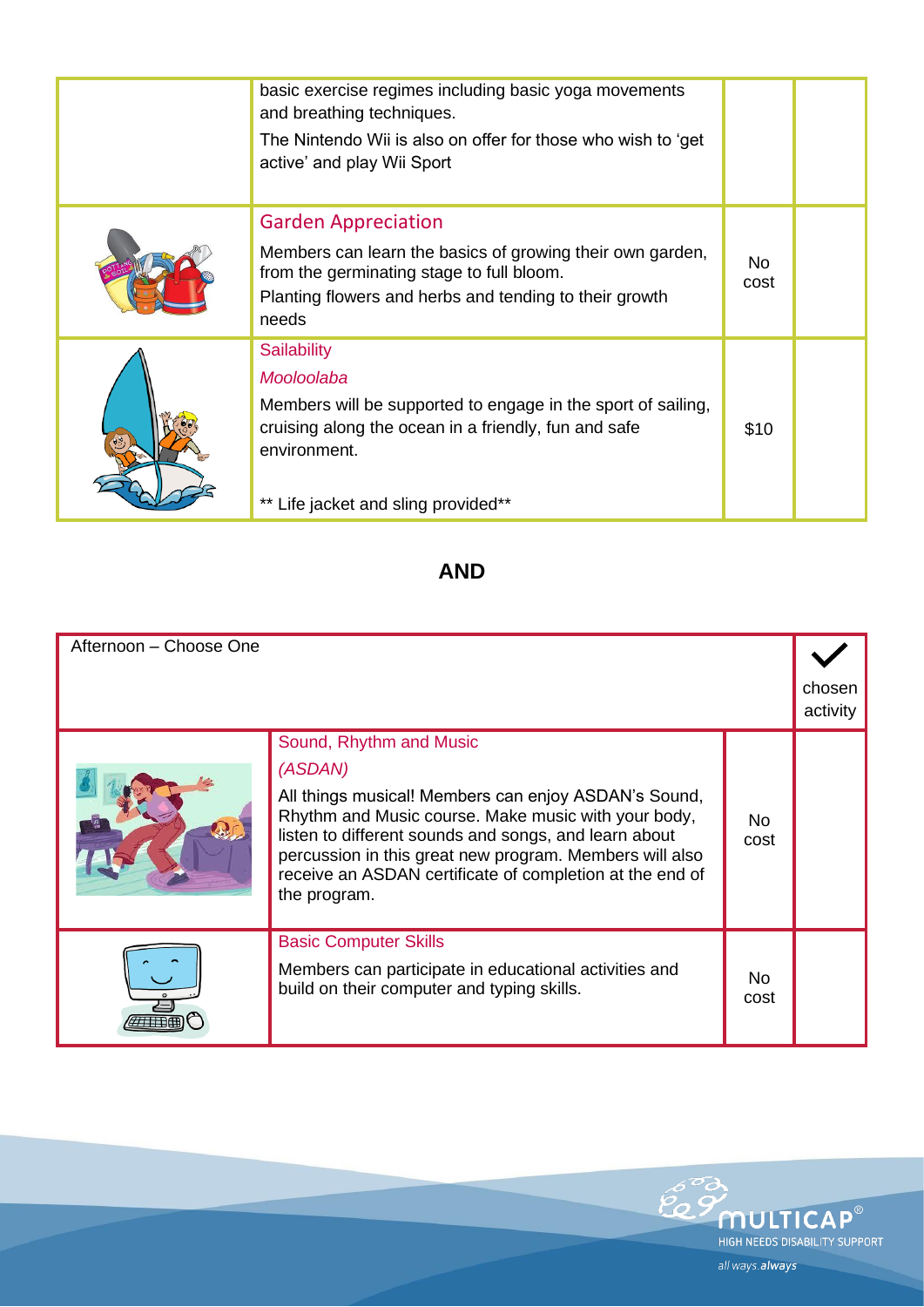

#### POP UP SENSORY

Participate in our new Hub based pop-up sensory experience, which offer a range of sensory and tactile activities. Members can enjoy a wonderous atmosphere of colours, lights, scents, sounds, and textures. Pop Up Sensory features a busy board, interactive screen technology, piano mat, galaxy projector, LED lights, humidifier with essential oils and meditative music to help our members feel calm and relaxed.

## **OR – choose one All Day activity below**

| All Day - Choose One |                                                                                                                                                                                                                                                                                              |                                         |                    |
|----------------------|----------------------------------------------------------------------------------------------------------------------------------------------------------------------------------------------------------------------------------------------------------------------------------------------|-----------------------------------------|--------------------|
|                      |                                                                                                                                                                                                                                                                                              |                                         | chosen<br>activity |
|                      | <b>Blackbox Drama</b>                                                                                                                                                                                                                                                                        |                                         |                    |
|                      | Members will learn the basics of acting and drama and engage<br>in activities based around theatre, music, movement. Members<br>will develop skills in communication, social participating and<br>learn to build confidence in social settings.<br>**Bring or buy morning tea/lunch**        | Cost<br><b>TBD</b><br>Contact<br>Spiral |                    |
|                      | <b>Travel Training</b>                                                                                                                                                                                                                                                                       |                                         |                    |
|                      | Members can learn how to follow bus, train and plane timetables.<br>Members will visit the Sunshine Coast Airport and watch the<br>scheduled flights take off. If members choose, they are able to<br>purchase a GO Card and travel to other areas of the Sunshine<br>Coast by bus or train. | GO.<br>CARD                             |                    |
|                      | **Bring or buy morning tea/lunch**                                                                                                                                                                                                                                                           |                                         |                    |



No cost